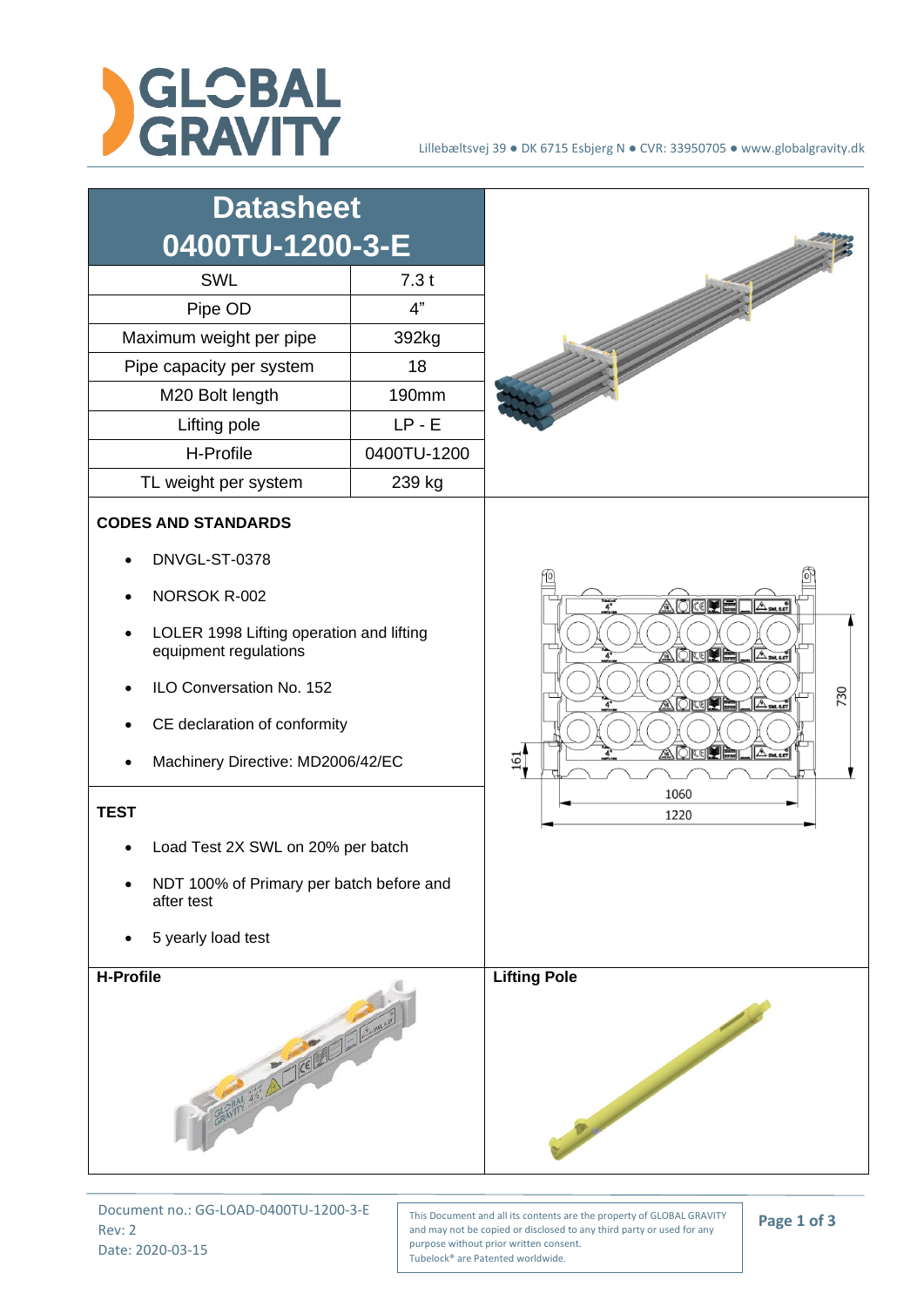

## Lillebæltsvej 39 ● DK 6715 Esbjerg N ● CVR: 33950705 ● www.globalgravity.dk



Document no.: GG-LOAD-0400TU-1200-3-E Rev: 2 Date: 2020-03-15

This Document and all its contents are the property of GLOBAL GRAVITY and may not be copied or disclosed to any third party or used for any purpose without prior written consent. Tubelock® are Patented worldwide.

## **Page 2 of 3**